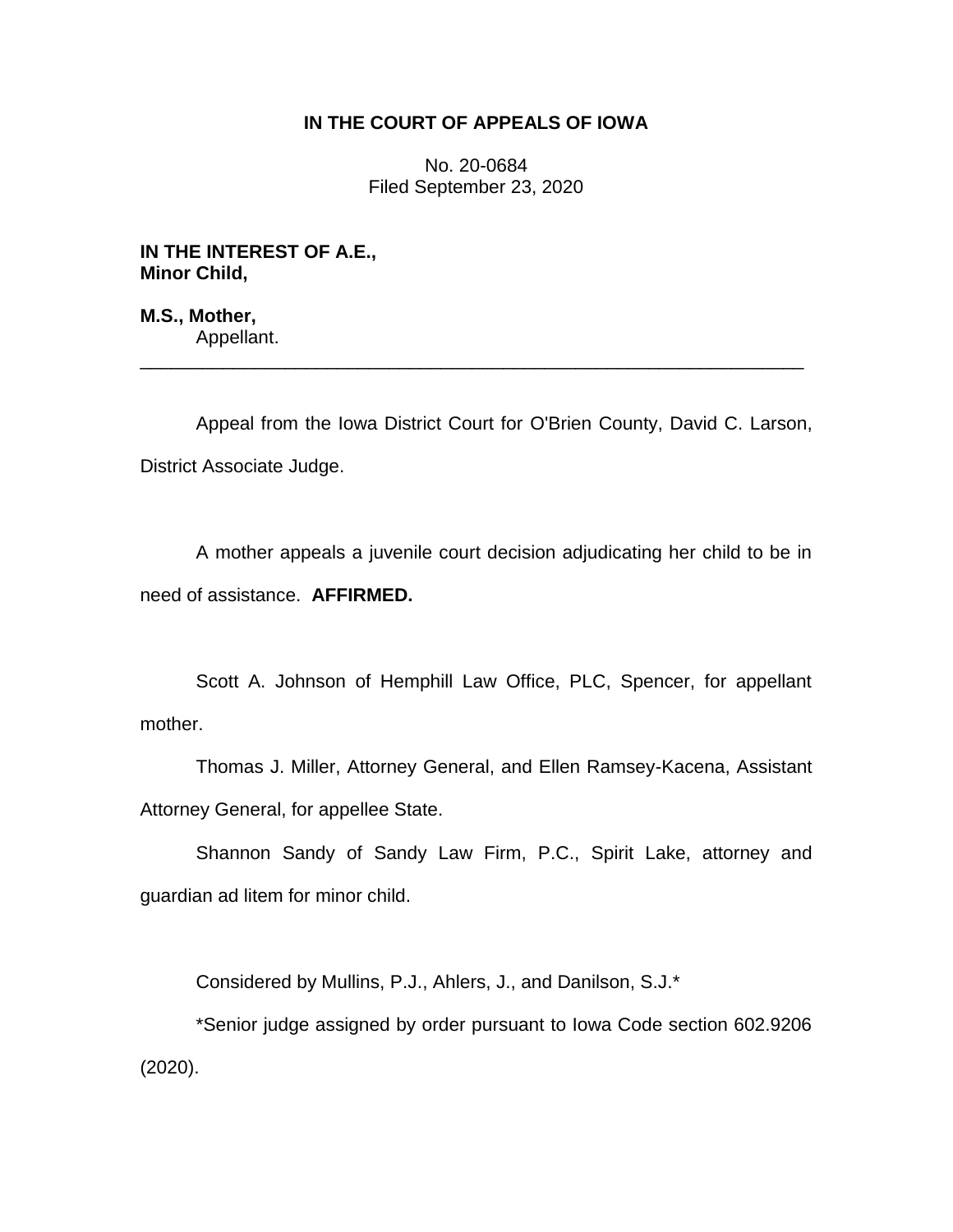### **DANILSON, Senior Judge.**

A mother appeals a juvenile court decision adjudicating her child to be in need of assistance (CINA). The evidence shows it is imminently likely the child will suffer harmful effects from the care provided by those the mother chooses to watch the child. Furthermore, we find the CINA adjudication is in the child's best interests. The child has special needs, and it is important that he receive care commensurate with those special needs. We affirm the decision of the juvenile court.

#### **I. Background Facts & Proceedings**

M.S., mother, and S.E., father, are the parents of A.E., who was born in 2006. A.E. is a child with special needs. Although he was thirteen years old during the CINA proceedings, he functioned at about the level of an eight-year-old child. On May 23, 2019, A.E. came to school with a nosebleed and stated his mother's friend, S.G., struck him in the nose, causing his bloody nose. The mother agreed to voluntarily work with the Iowa Department of Human Services (DHS).

Within a short period of time, however, the mother was no longer cooperating with DHS. On July 8, the State filed a petition requesting a CINA adjudication for the child. Another incident arose in August, when the child was found two miles away from the home of the daycare provider, T.V. He was in an area of busy traffic. The child was gone from T.V.'s home for about two hours but T.V. had not noticed he was missing. The mother was informed by police officers she should not continue to use T.V. as a daycare provider.

The next day, the mother again left the child in the care of T.V. A DHS worker came to check on the child and waited one hour and twenty-five minutes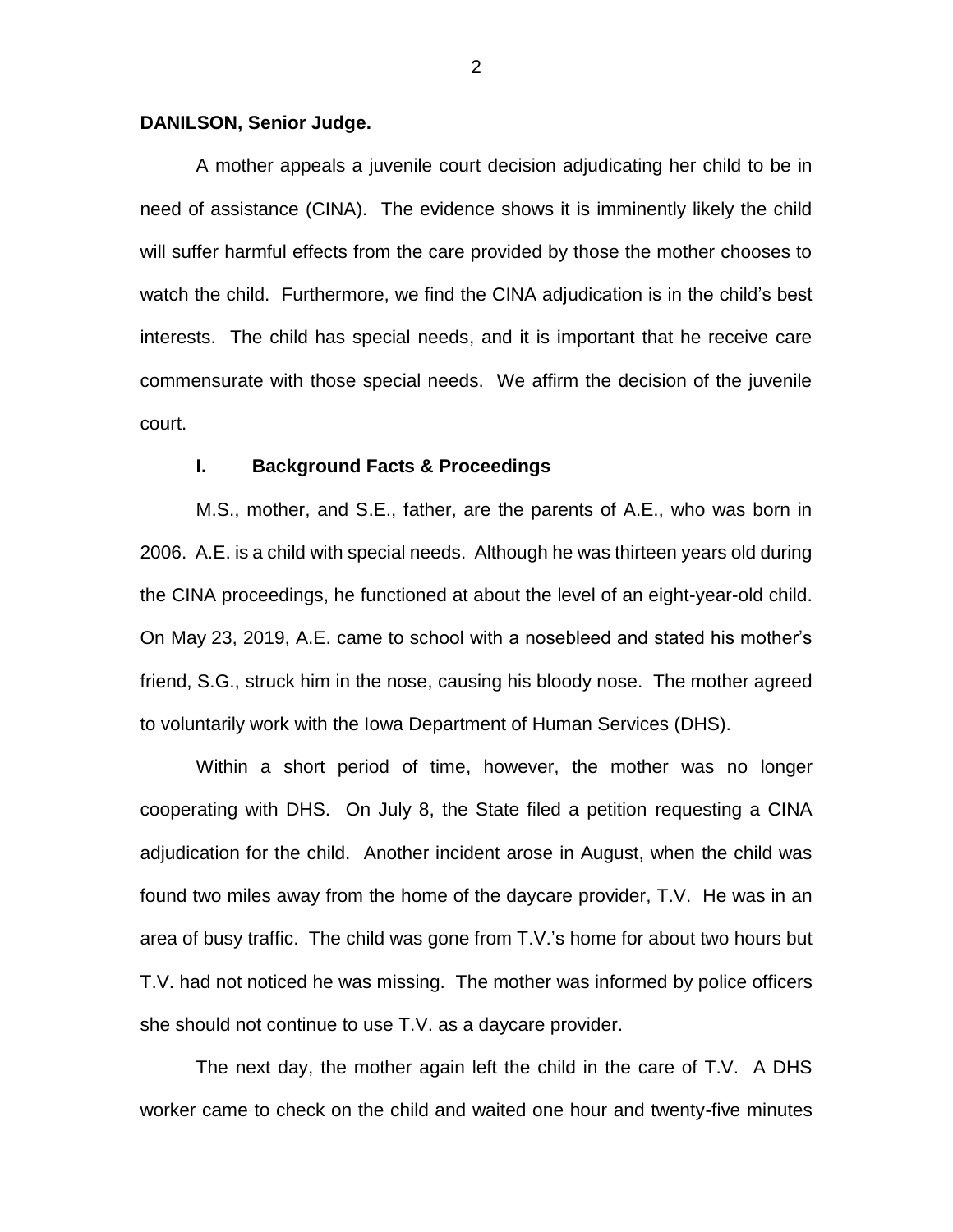for T.V. to answer the door. While waiting, the worker sought the assistance of police officers. The DHS worker was concerned that the child was not being supervised, the door was unlocked so the child could have wandered off again, and there was a fire burning outside the house. The child was removed from the mother's home and placed in foster care.<sup>1</sup>

There was a CINA adjudication on December 30. The court found:

[T]he State has proven by clear and convincing evidence that [the child] has suffered harmful effects as the result of the failure of [the mother] to exercise a reasonable degree of care in supervising [the child] as shown by her choice in care providers and parenting supports such as the daycare provider who was negligent in her supervision of [the child] and such as [S.G.] who physically abused [the child].

The child was adjudicated pursuant to Iowa Code section 232.2(6)(c)(2) (2019).

The court also found "continued removal is necessary to avoid imminent risk to [the child's] life or health."

The CINA dispositional order was filed on April 7, 2020. The court stated, "The permanency plan for [the child] is to return home following completion of services for [the child] in a waiver home designed to address his mental health issues and behavioral issues." The court also noted the mother had not yet completed a mental-health assessment "which is necessary to make sure she does not have any unaddressed mental health needs that would create a barrier to returning [the child] to her care." The mother appealed the CINA orders.

 $\overline{a}$ 

 $1$  The juvenile court subsequently ordered that the child could be placed in shelter care or group care due to the child's behavioral problems.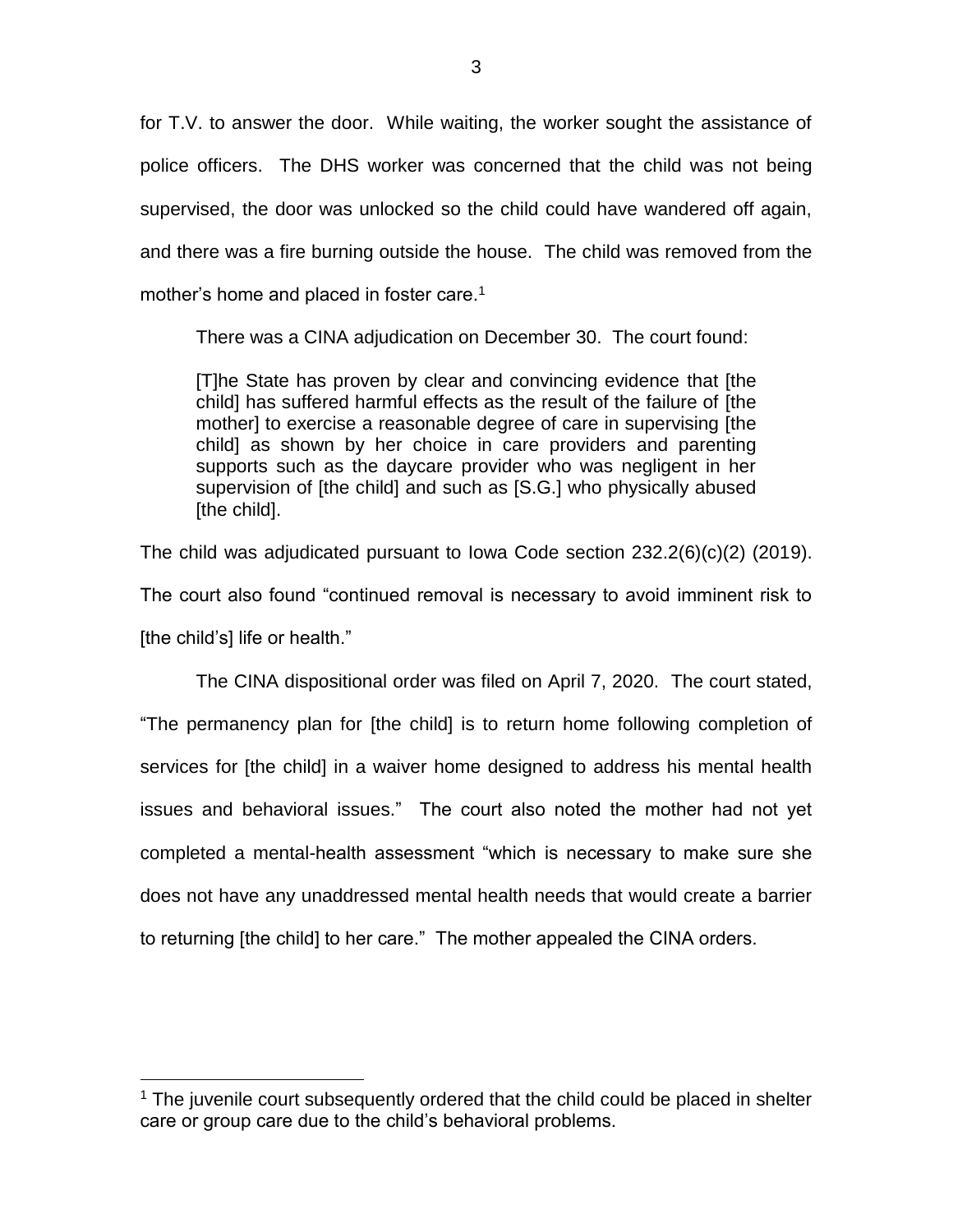### **II. Standard of Review**

Our standard of review for CINA proceedings is de novo. *See In re J.S.*, 846 N.W.2d 36, 40 (Iowa 2014). We are not bound by the factual findings of the juvenile court, but we give weight to those findings. *Id.* The court's "determinations must be based upon clear and convincing evidence." *Id.* at 41. Our primary consideration is the best interests of the child. *In re D.S.*, 563 N.W.2d 12, 14 (Iowa Ct. App. 1997).

### **III. Sufficiency of the Evidence**

The mother contends there is insufficient evidence in the record to support the CINA adjudication under section 232.2(6)(c)(2). She states she no longer allows S.G. to be near the child. She also states she used T.V. as a daycare provider, although police officers told her not to leave the child in T.V.'s care, because she did not have enough time to find a new daycare provider before her next work shift. The mother asserts that she should not be responsible for the conduct of third-parties who interact with the child.

Section 232.2(6)(c)(2) applies to a child

. . . .

[w]ho has suffered or is imminently likely to suffer harmful effects as a result of any of the following:

(2) The failure of the child's parent, guardian, custodian, or other member of the household in which the child resides to exercise a reasonable degree of care in supervising the child.

The phrase "imminently likely" has been liberally construed in CINA cases. *In re L.H.*, 904 N.W.2d 145, 150 (Iowa 2017). CINA proceedings "are designed to prevent probable harm to a child." *Id.* (citation omitted). The term "harmful effects" "pertains to the physical, mental, or social welfare of a child." *Id.* (citation omitted).

4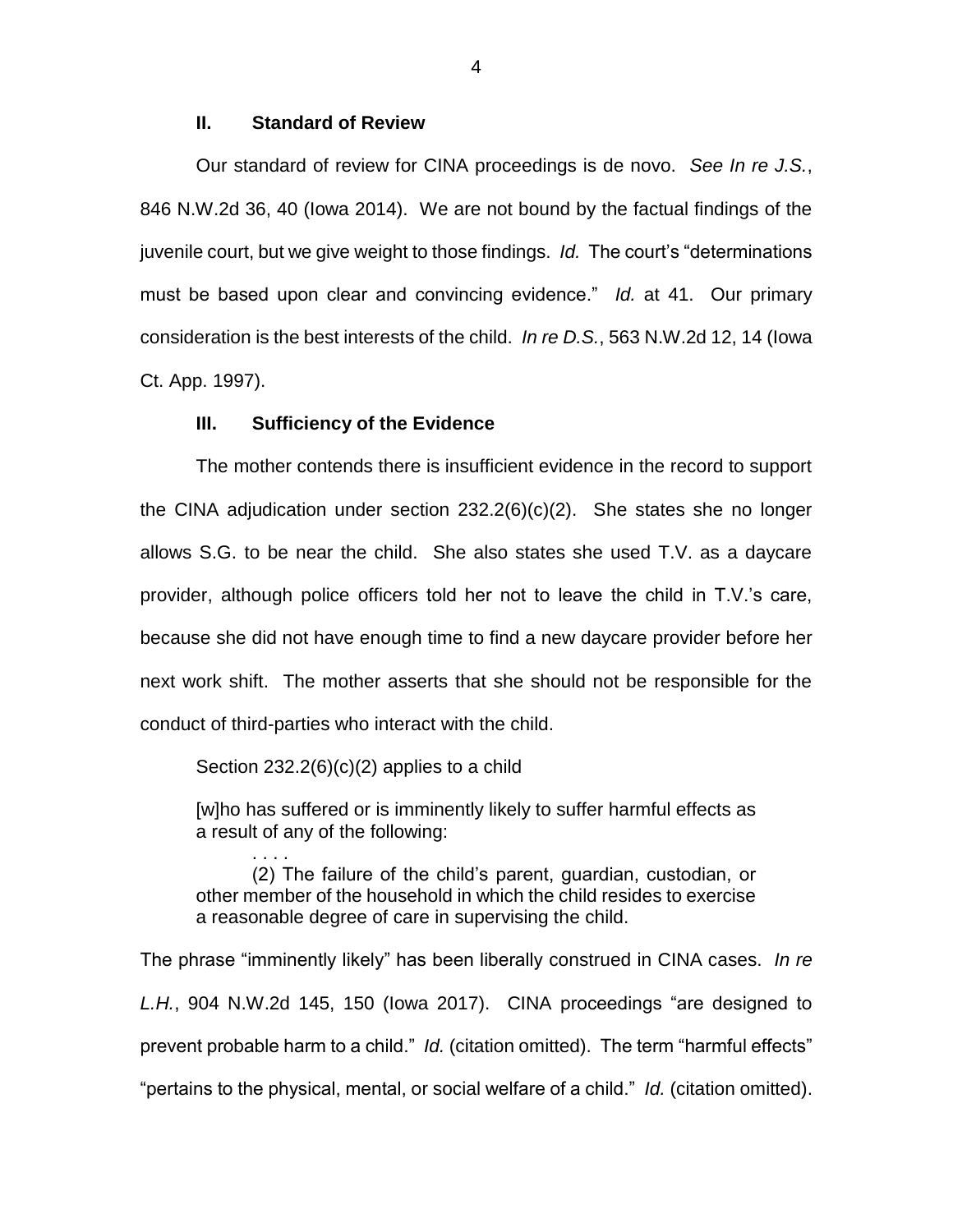The mother testified S.G. had been her neighbor and was a friend. They were "ride-sharing" because S.G.'s car broke down. On May 23, 2019, S.G. was helping the mother get the child up and ready for school. S.G. admitted striking the child, and there was a founded report of physical abuse of the child by S.G. At the adjudication hearing, the mother testified she did not believe S.G. punched the child. Because the mother does not believe S.G. presents a threat to the child, it is unlikely she would protect the child from further harm by S.G.

Also in May 2019, the mother told school employees she was no longer going to use T.V. as a daycare provider because she was unreliable. The mother continued to have T.V. care for the child, however, while the mother was at work. On August 14, T.V. did not notice when the child was out of T.V.'s home for a period of at least two hours. Police officers told the mother she should no longer use T.V. as a daycare provider, but the mother returned the child to T.V.'s care the next day. On August 15, T.V. again did not provide adequate care, as a DHS worker had to wait one hour and twenty-five minutes for T.V. to answer the door.

We find the mother is responsible for the care the child received from T.V. because the mother was aware in May 2019 that T.V. was an unreliable daycare provider. She testified she continued to use T.V. to provide daycare because "I do believe in giving people a second chance." Then, after the mother was aware of the problem on August 14, and police officers told her to not leave the child in T.V.'s care, the mother still took him to T.V.'s home on August 15.

We conclude the mother was not exercising a reasonable degree of care in supervising the child because she left him in the care of unsuitable caregivers. The evidence shows it is imminently likely the child will suffer harmful effects from